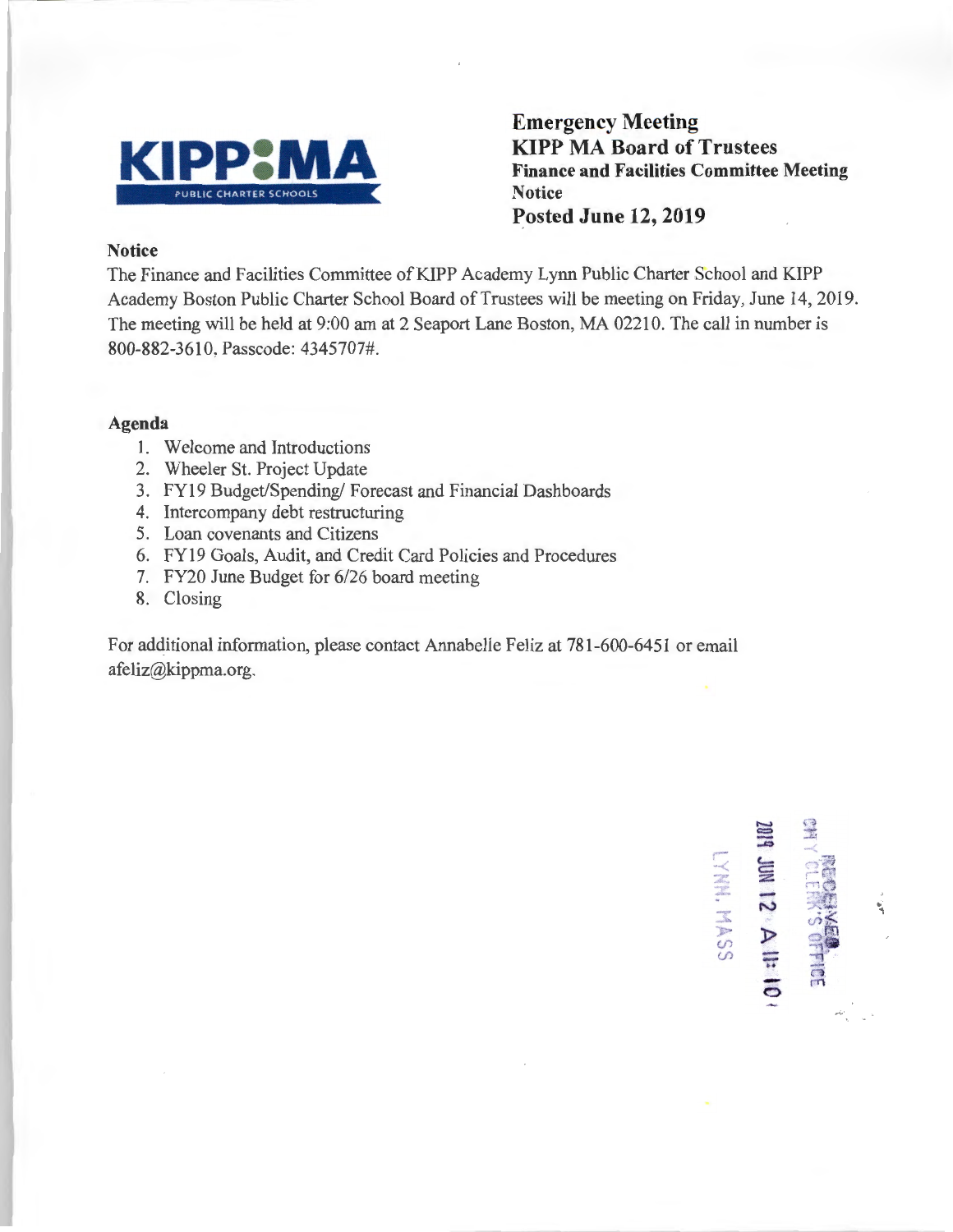

## Finance and Facilities Committee Meeting

June 14, 2019 9:00-11:00 am

#### Location:

AEW Offices 2 Seaport Lane Boston, MA 02210 Dial-in: 800-882-3610, Passcode: 4345707#

#### **Objectives**

- Update the committee on Wheeler St. construction progress
- Review financial dashboards and FY19 + FY20 budgets
- Discuss audit updates
- Align on next steps for debt restructuring and loan covenants

## Pre-work

| Time            | <b>Topics</b>                                             | Notes/Other |
|-----------------|-----------------------------------------------------------|-------------|
| $9:00 - 9:25$   | <b>Wheeler St. Project Update</b>                         |             |
| $9:25 - 9:45$   | FY19 Budget/Spending/Forecast and Financial Dashboards    |             |
| $9:30 - 9:50$   | Intercompany debt restructuring                           |             |
| $9:50 - 10:10$  | <b>Loan covenants and Citizens</b>                        |             |
| $10:10 - 10:30$ | <b>FY19 Audit and Credit Card Policies and Procedures</b> |             |
| $10:30 - 11:00$ | FY20 Budget for 6/26 board meeting                        |             |

~ ~ -"" - -< *\_a*   $\leq$   $\leq$   $\frac{1}{2}$ :r.: . - . <sup>~</sup>N .,. <.h <sup>~</sup>-t :t. o\i • *-p* J> (fl - " (fl -.. ~ . *<sup>n</sup> . C!>* f'1°' *..D*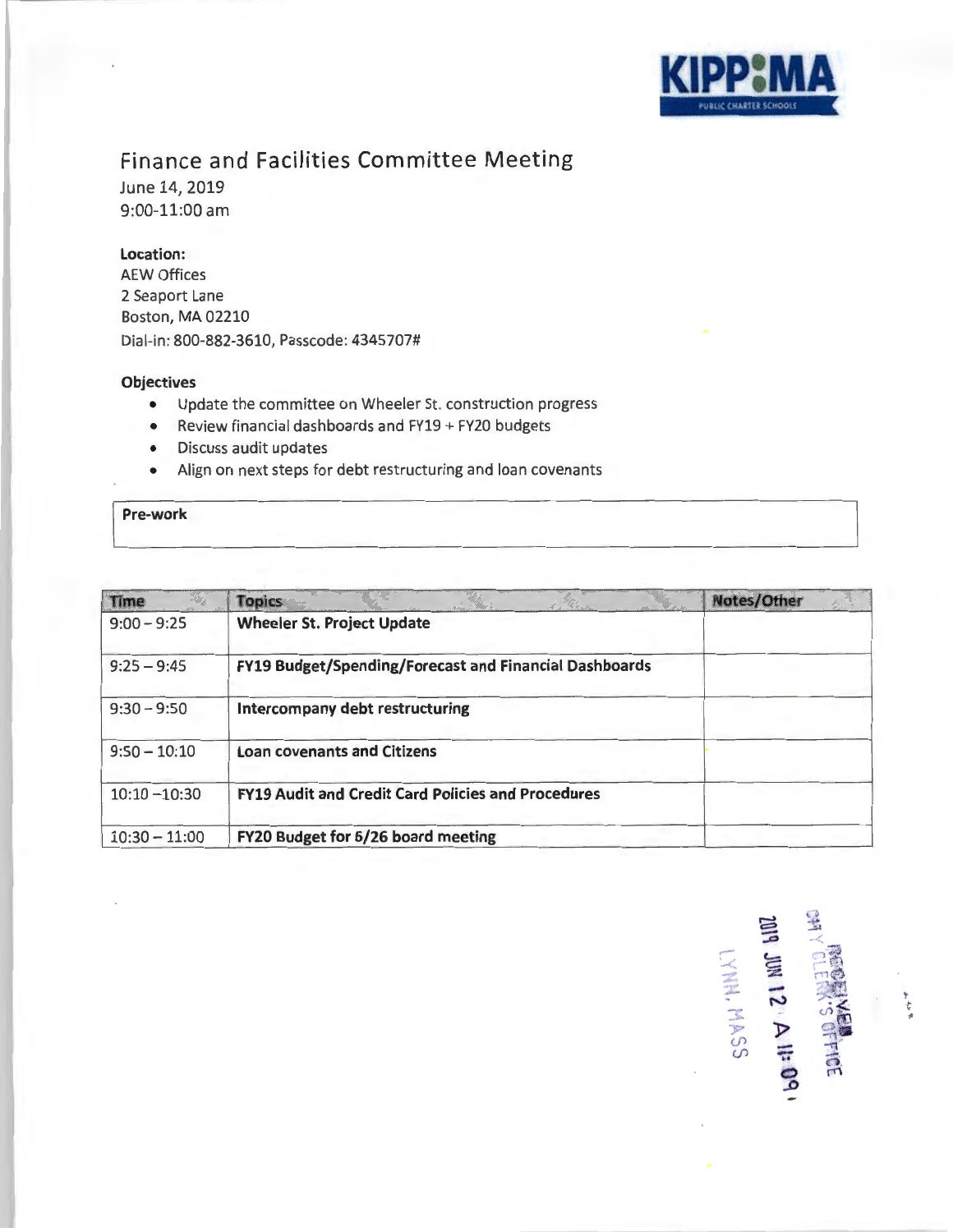

**r-.JI**  ~ **c:::t**  -**...0**  -< -< **c....** <sup>n</sup> :W z <= **z** . m .,o

**12: 3<br>2. A il: (<br>MASS** 

**0** n'. **..t:>** ni

# **People Committee Meeting**

June 14, 2019 10:00-11:30am

#### **Location:**

KIPP Academy Boston 37 Babson St. Mattapan, MA Dial-in: 800-882-3610 x5868686#

#### **Objectives**

- Update the committee on key people metrics and discuss
- Agree on People Committee FY19 goals
- Align on next steps on performance management and compensation

#### **Pre-work**

. • Review growth criteria

| <b>Time</b>     | Topics                                                                                                            | Notes/Other |
|-----------------|-------------------------------------------------------------------------------------------------------------------|-------------|
| $10:00 - 10:10$ | Warm-up & review agenda                                                                                           |             |
| $10:10 - 10:20$ | Update on compensation roll-out                                                                                   |             |
| $10:20 - 10:30$ | Update on medical program changes                                                                                 |             |
| $10:30 - 10:45$ | <b>Discuss People-related growth criteria</b>                                                                     |             |
| $10:45 - 11:30$ | Discuss approach for retention strategy<br>Comp philosophy and structure for non-instructional staff<br>$\bullet$ |             |